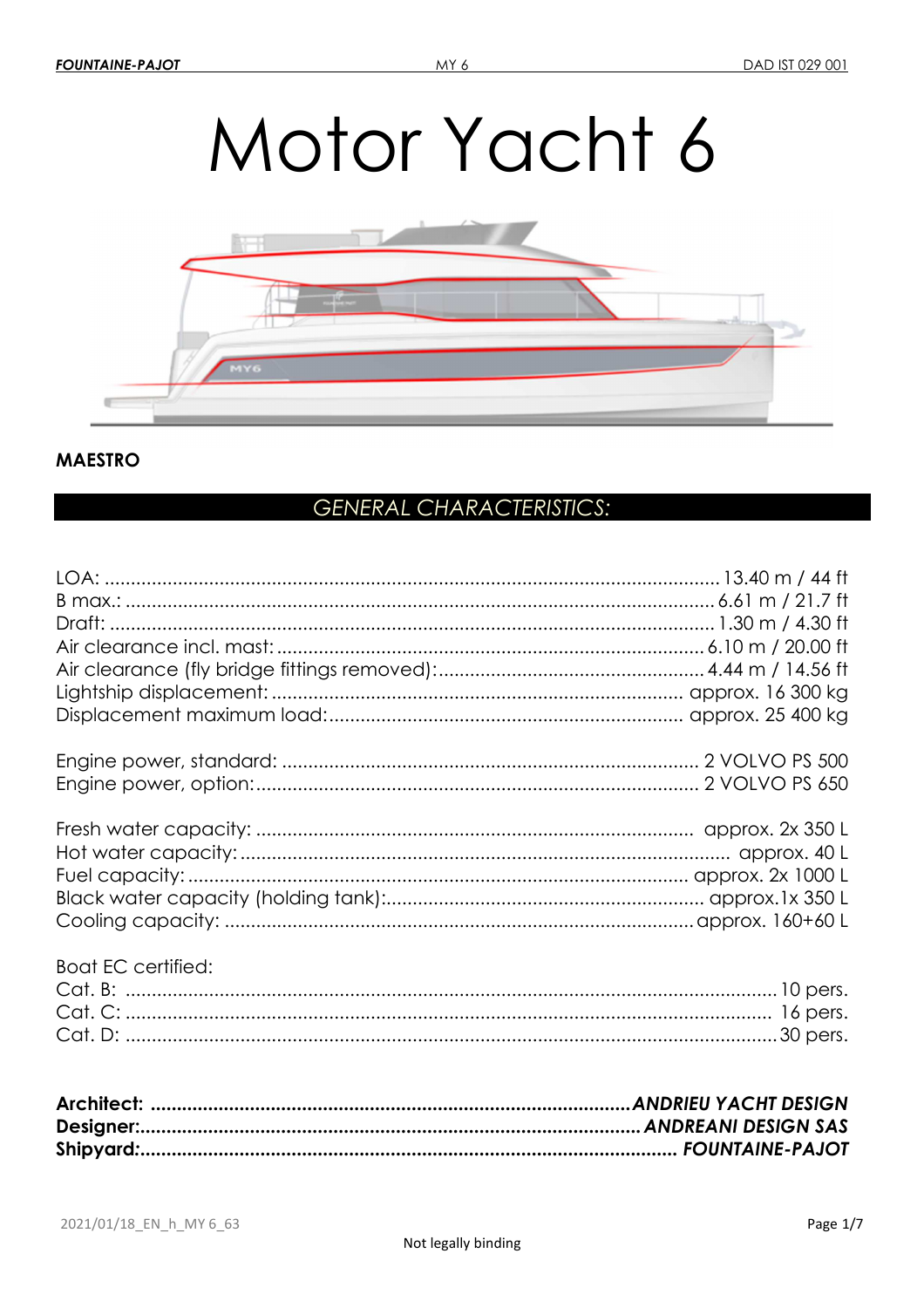#### **General:**

- Motor Yacht Alpi woodwork
- Motor Yacht laminated floor on Interior sole
- Motor Yacht lining on rot proof glass felt
- Motor Yacht cloth for bench cushions
- Polyether foam mattresses
- Permanent natural ventilation via hatches & portlights + forced ventilation at helm station

## *SALOON LAYOUT:*

#### **Saloon:**

- Saloon accessible via a glass sliding door
- Panoramic view through peripheral picture windows
- Curtain on cockpit entrance door
- Electrical coffee table convertible in dinner table
- L shape bench seat
- Ventilation via 2 opening hatches integrated in side picture windows
- LED Lighting ceiling lights and spots

#### **Galley:**

- Large working top
- Double stainless steel sinks
- Garbage can
- Hot and cold pressurized water through mixer tap
- Cooking hob with 4 large gas hotplates
- Fridge-freezer
- Approx. 160L for fridge & 60L for freeze
- Many storage spaces and drawers
- LED spotlighting

#### **Helm station on starboard side:**

- Bench seat for 2
- Large navigation instrument panel
- Windscreen wipers & washers
- LED spotlighting

#### **Fore storage area:**

- Access through sliding door
- Led lighting
- Cabin or laundry option.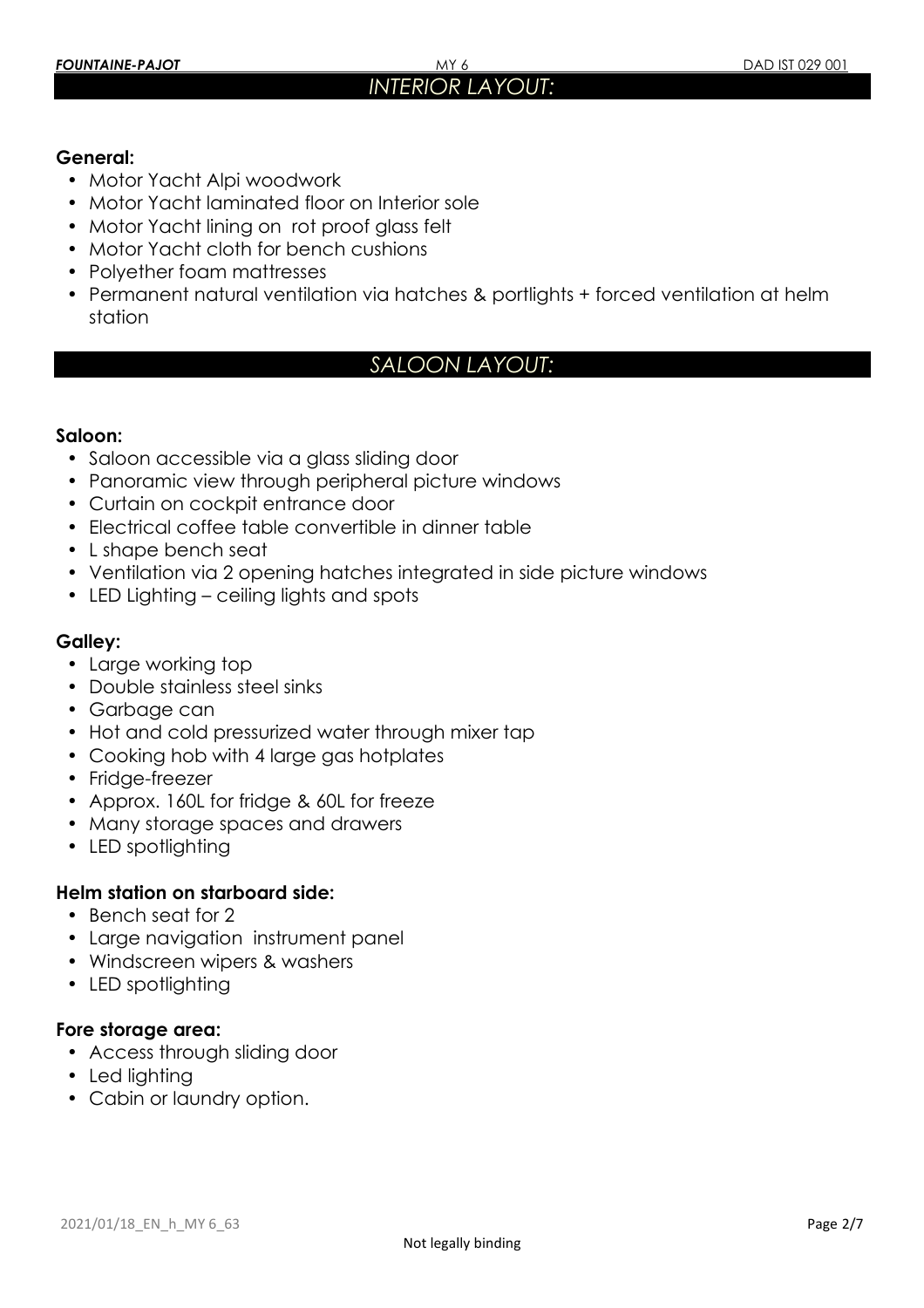*1 owner's suite on port + 2 double cabins on starboard Storage in port & starboard alleyways Main lighting by LED spotlights Mosquito nets on each hull deck hatch & porthole* 

# *Port hull: Owner's suite*

Access through wooden door in the port aft alleyway.

#### **Sleeping area:**

- KING SIZE island bed (1.80 x 2.00 m)
- Storage underneath the bed
- Bed heads
- Cupboards & dressing area
- Coat pegs
- Large picture window
- Ventilation via a porthole
- Blind on picture window
- 2 bedside reading lights

#### **Bathroom area:**

- Access through wooden door
- Synthetic resin counter top with wash basin
- Hot and cold water via mixer tap
- Bathroom cabinet with mirror
- Bathroom accessories
- Manual marine toilet
- Toilet connected to the holding tank
- Shower space separate by PMMA façade with teak seat
- Independent plumbing and electrical drainage pump
- Deck hatch

#### **Forepeak:**

- Access through deck hatch
- Fully painted with gel-coat finish
- LED lighting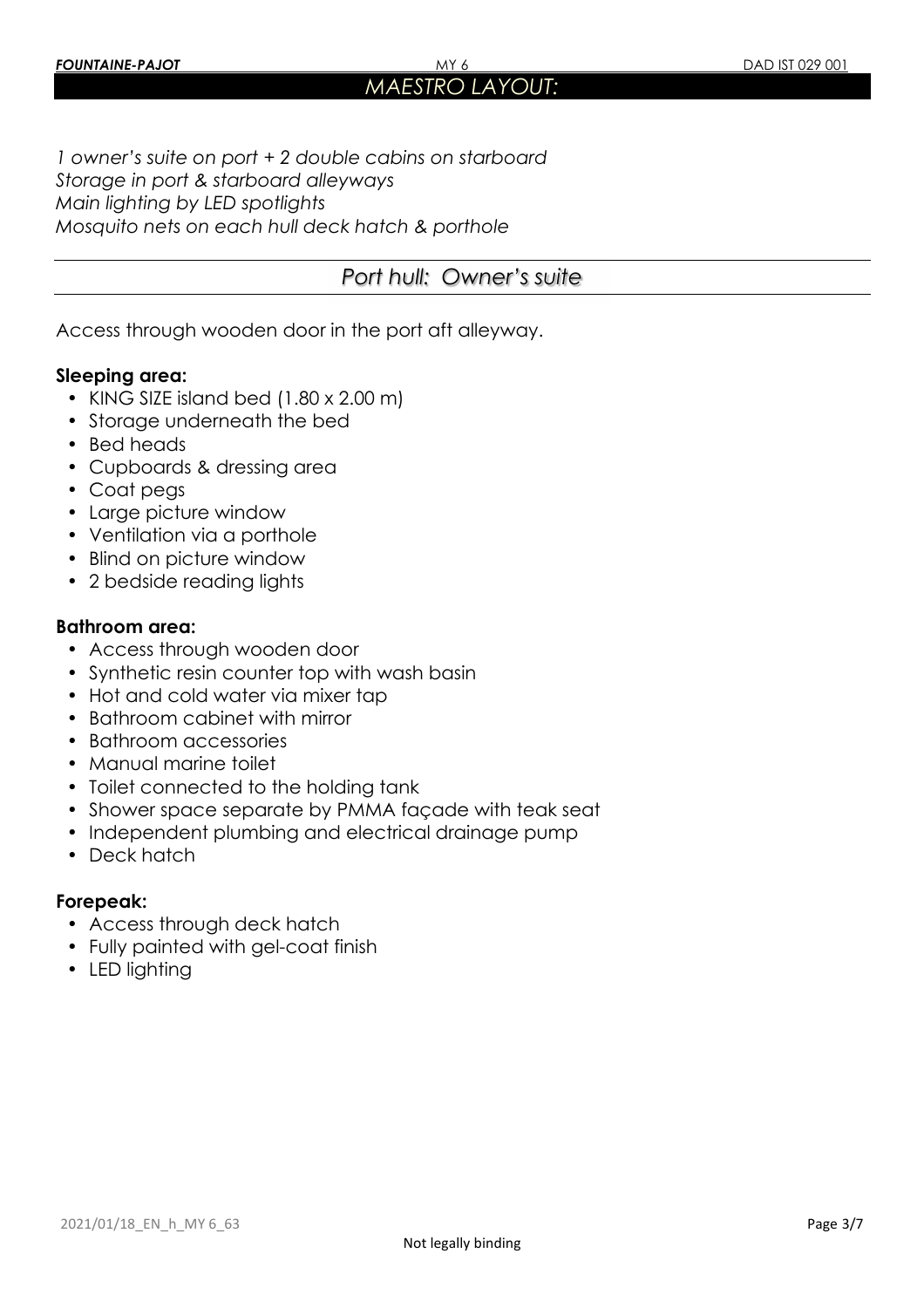# *Starboard hull: 2 double cabins & 2 bathrooms*

#### **VIP aft cabin:**

- Access through wooden door at bottom of companionway
- QUEEN SIZE island bed (1.60 x 2m)
- Storage underneath the bed
- Bed heads
- Hanging wardrobe & storage furniture
- Coat peg
- Large picture window
- Ventilation via a porthole
- Blind on picture window
- Bedside reading lights

Access to private bathroom through wooden door

#### **GUEST fore cabin:**

- Access through wooden door in front of stbd passage way
- TWIN beds
- Two storage drawers underneath the bed
- Hanging wardrobe & storage furniture
- Coat pegs
- Ventilation via a deck hatch and a porthole
- Blind on deck hatch & porthole
- Bedside reading lights

Access to the midship bathroom via passage way

#### **Midship (courtesy) & aft bathrooms:**

- Counter top with built-in wash basin and mirror
- Hot and cold water via mixer tap
- Separated shower
- Shower with electrical drainage pump
- Manual marine toilet
- Toilet connected to the holding tank
- Bathroom accessories (toilet paper holder, coat peg…)
- Storage cabinet
- Porthole

#### **Forepeak:**

- Access through deck hatch
- Fully painted with gel-coat finish
- LED lighting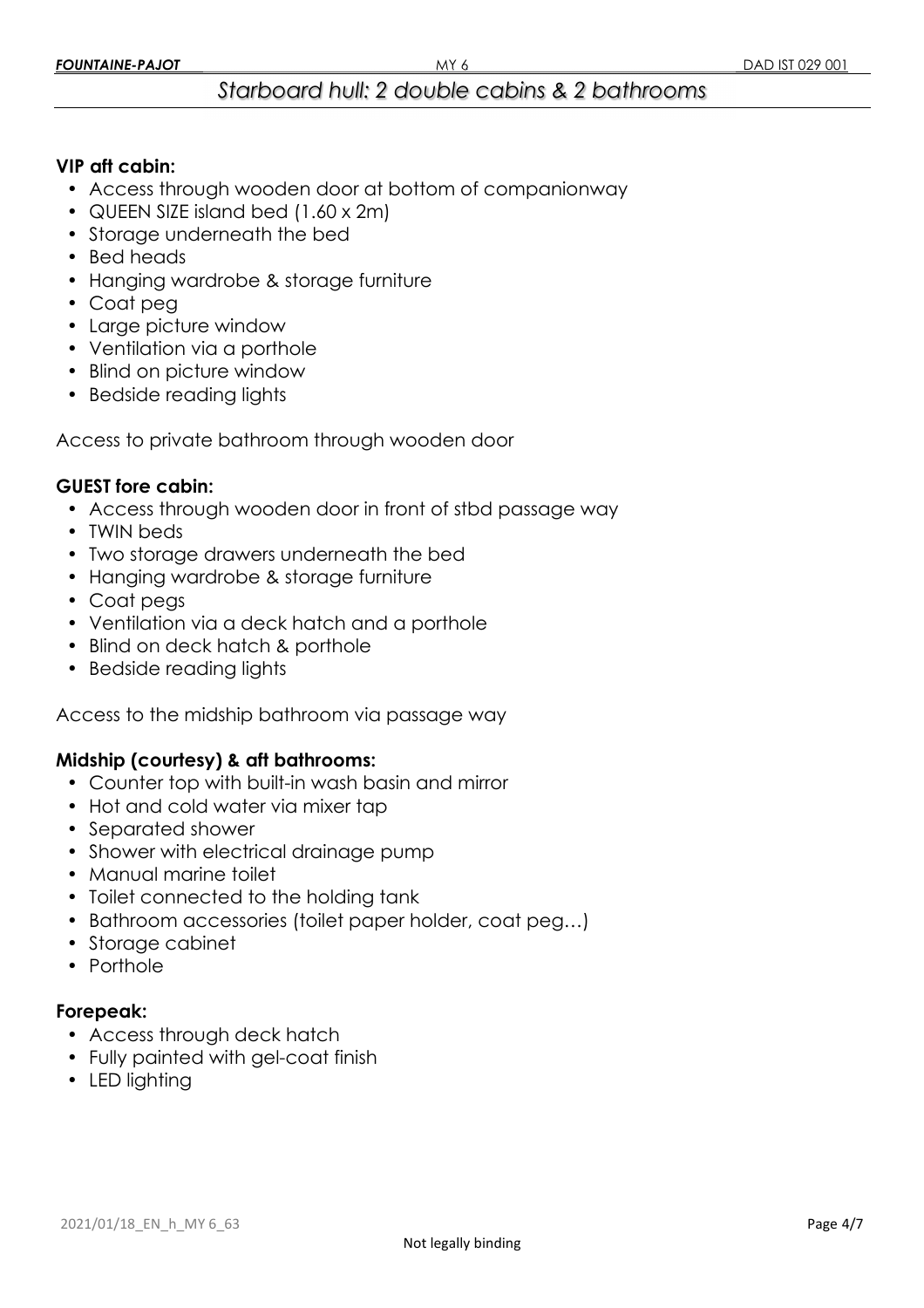#### **Cockpit:**

- Bench seat for 5
- Storage locker under bench seat
- Electrical sun awning
- Lighting by watertight spotlights

#### **Foredeck:**

- Large fore locker (storage & chain locker)
- Polyester locker hood on jack
- Lounge deck area
- Access hatch to fore storage area
- Windlass & mooring
- Side navigation LED lights

#### **Fly bridge:**

- Access by outside stairs
- PMMA hatch weather tight closure of stairwell
- Large instrument panel with canvas protective cover
- 1 pilot seat
- 3 glass holders
- Large sunbed with backrest close to helm station
- Large bench seat with backrest behind helm station
- Fly bridge protected by PPMA windshield
- Navigation & anchor lights

#### **Engine & technical rooms:**

- Access from the cockpit via polyester deck hatch on jack
- Aluminium ladders
- Sound-proofing
- LED rail lighting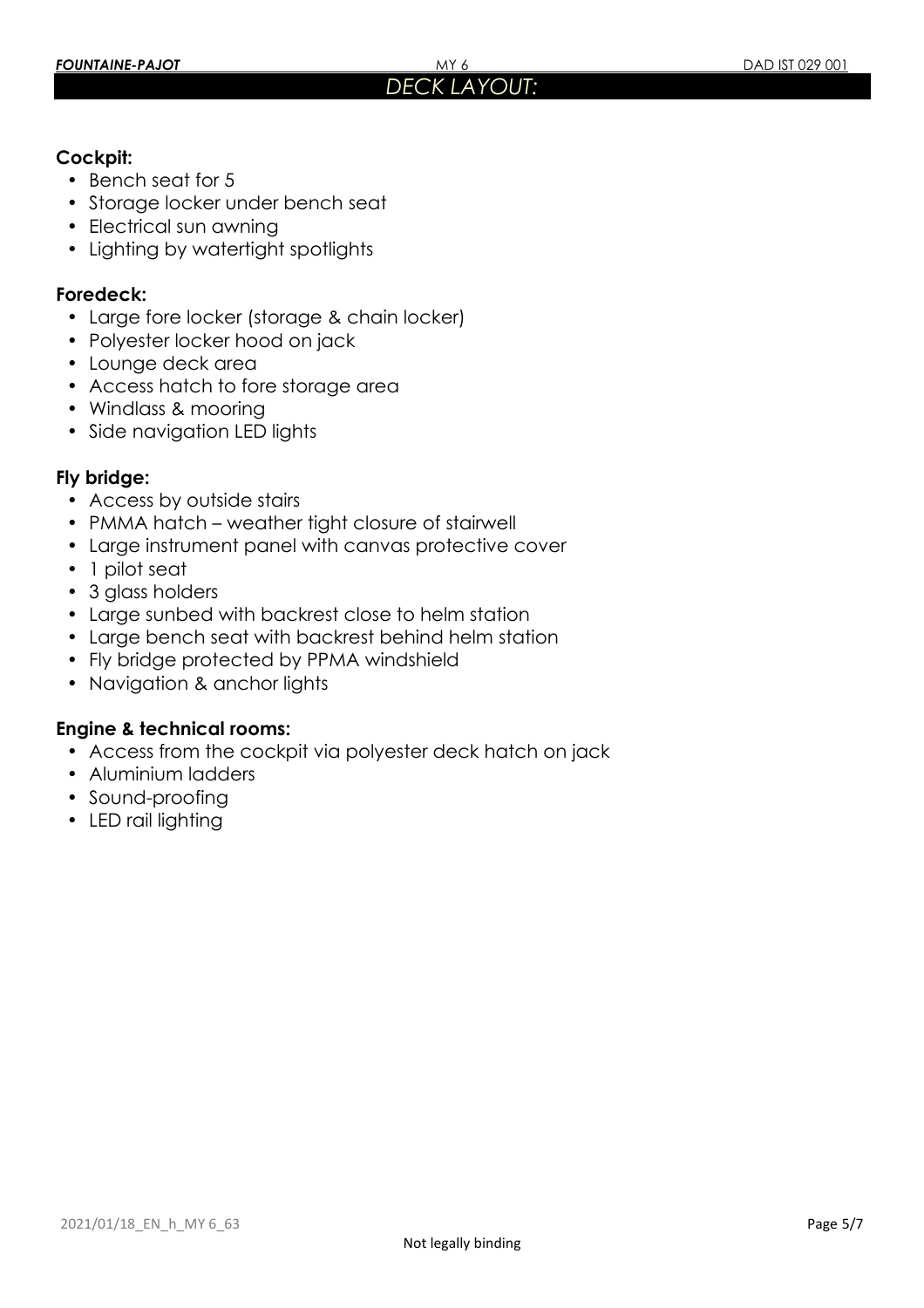#### **Engines and equipment:**

- Twin VOLVO IPS 500
- Engine cooled by fresh water / sea water exchanger
- Engine compartment ventilation by natural intake & mechanical extraction
- Electrical engine controls & steering wheel on both helm stations
- 2 x 2.5" B&W multifunction engine displays

#### **Fuel circuit:**

- One GO tank per hull (separate circuits), capacity 2x1000 L approx.
- Electrical gauge for each tank, indicator at the inside helm station
- Primary diesel/water separators & anti-bacteria magnetic filters

#### *PLUMBING:*

- Fresh water tank with electrical gauge & indicator at main switchboard
- Capacity 700 L
- Fresh water self-priming pump with electronic pressure sensor
- 40 L water heater
- One electric bilge pump in each engine room
- One electric bilge pump in each hull (accommodation area)
- One hand-operated bilge pump
- Holding tank system on the 3 toilets (350 L)

# *ELECTRICITY:*

#### **Power circuit:**

- Set of batteries for on board energy supply 750A/h 12V on starboard
- One battery 110A/h 12V per engine
- 3 engine alternators 115A 14V (one per set of batteries)
- Manual emergency connection between port & starboard engine batteries

## **12V Distribution:**

- Multiplexed distribution of 12V functions with control panel on portside in maestro passageway
- 3.5'' touch screen for monitoring (batteries, tanks, functions, …) & control at helm station interfaced with Garmin screen (option)
- Available outputs for optional equipment
- Wiper, Horn, & demisting switches at inside helm station